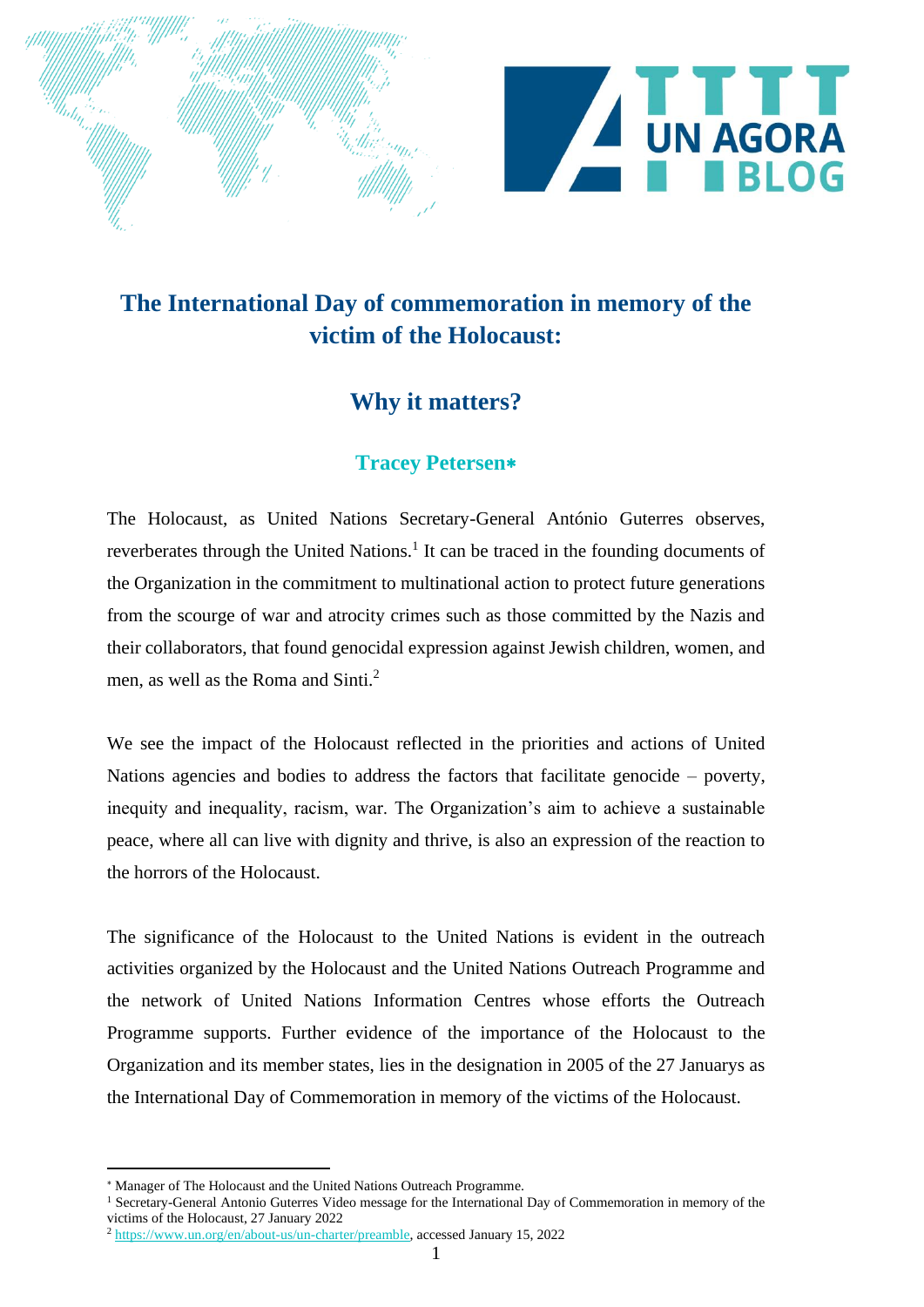On the morning of 1 November 2005, the 42nd plenary meeting of the General Assembly of the United Nations passed by consensus Resolution 60/7, sponsored by 104 countries. The resolution designated 27 January as an annual International Day of Commemoration to Honour Holocaust Victims. The 27 January was chosen to mark the liberation of Auschwitz-Birkenau, the Nazi German concentration and death camp (1941-1945), by Soviet armed forces. Resolution 60/7 also rejected Holocaust denial and condemned "without reserve all manifestations of religious intolerance, incitement, harassment or violence against persons or communities based on ethnic origin or religious belief, wherever they occur".<sup>3</sup>

Article 2 of Resolution 60/7 urged Member States to "develop education programmes to instill the memory of the tragedy in future generations to prevent genocide from happening again."<sup>4</sup> The resolution also requested the establishment of an Outreach Programme and "measures to mobilize civil society for Holocaust remembrance and education." The rationale given for Holocaust remembrance and education was that it would "help prevent further acts of genocide …" by reminding "the world of the lessons to be learnt from the Holocaust."<sup>5</sup>

The resolution made no mention of other genocides that had taken place before or after the Holocaust, a point of concern raised by several members. Muhammad Anshor, the representative of Indonesia, summed up the reservations shared by Maged Abdelfattah Abdelaziz, Egypt's Permanent Representative and Ms. Ismail, Malaysia's representative, in saying,

> "There are numerous [tragedies] that send an equally strong message and warning to all people of the dangers of hatred, bigotry, racism and prejudice. …we would have preferred it if the sponsors, in formalizing and institutionalizing Holocaust

www.kas.de

<sup>&</sup>lt;sup>3</sup> UN General Assembly, Resolution 60/7, "Resolution adopted by the General Assembly on 1 November 2005, accessed January 20, 2022, <https://undocs.org/pdf?symbol=en/A/res/60/7>

<sup>4</sup> Ibid. 5 Ibid.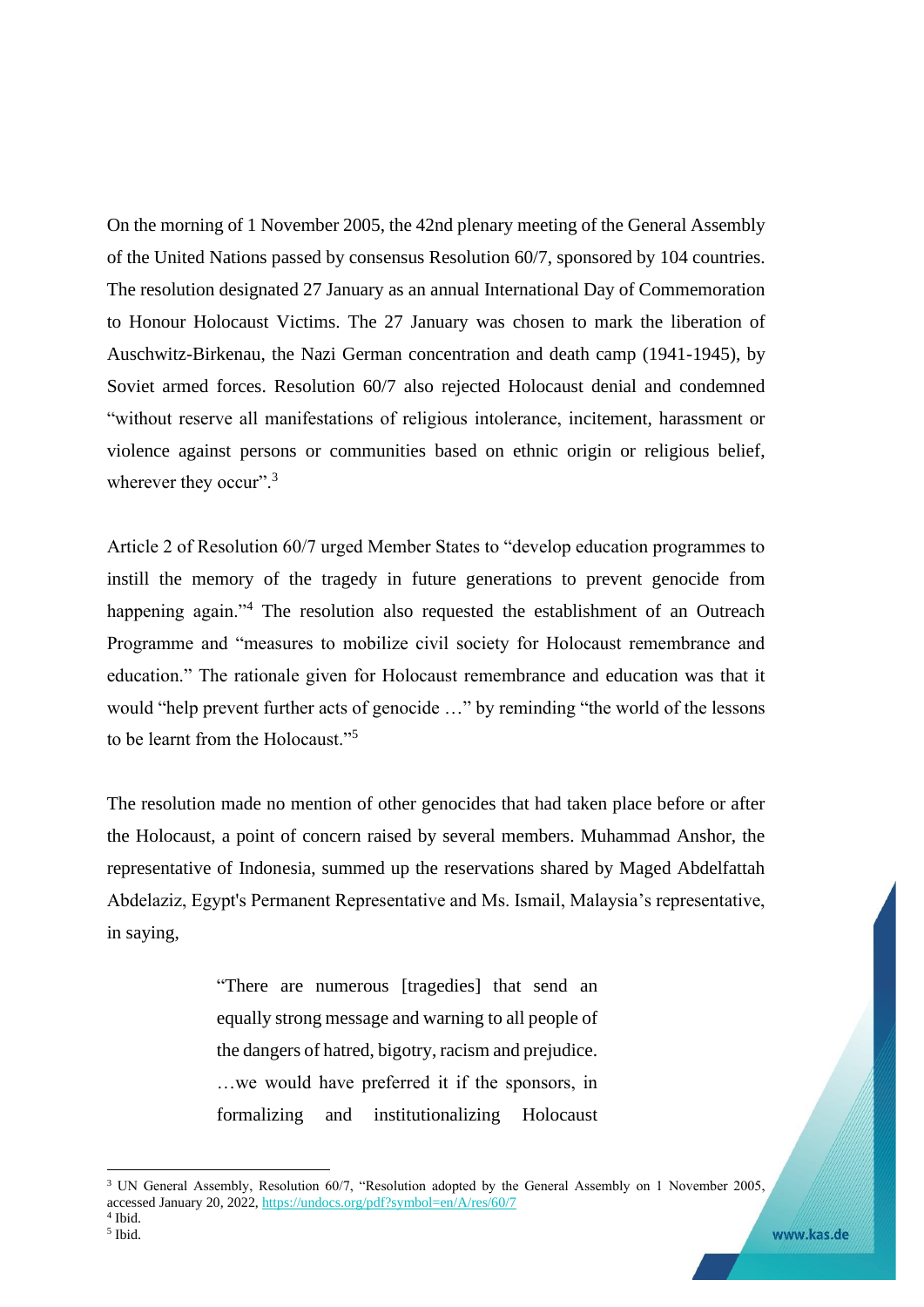remembrance and education within the United Nations system through the resolution, had given equal attention to other human tragedies."<sup>6</sup>

The concerns raised by the members appeared to have prompted the closing comment of Jan Eliasson, President of the 60th Session of the General Assembly:

> "In view of the explanations of vote after the vote and the statements in right of reply, I just want to repeat portions of my remarks at the  $41<sup>st</sup>$  meeting, on the introduction of the resolution …

> > *'The Holocaust also reminds us of the crimes of genocide committed since the Second World War. It must therefore be a unifying historic warning around which we rally, not only to recall the grievous crimes committed in human history but also to reaffirm our unfaltering resolve to prevent the recurrence of such crimes. We cannot, after the horrors in Cambodia, Rwanda and Srebrenica, continue to repeat, 'Never again'.*'

It is in the spirit both of remembering the crimes of the past and preventing their recurrence in the future that we must consider the resolution on Holocaust remembrance."<sup>7</sup>

<sup>6</sup> UN General Assembly, Resolution 60/PV.42, "Agenda Item 72," November 1, 2005, accessed 8 October 2015[, http://research.un.org/en/docs/ga/quick/regular/60](http://research.un.org/en/docs/ga/quick/regular/60)

<sup>7</sup> UN General Assembly, Resolution 60/PV.42, "Agenda Item 72," November 1, 2005, accessed 8 October 2015[, http://research.un.org/en/docs/ga/quick/regular/60](http://research.un.org/en/docs/ga/quick/regular/60) On 23 December 2005, the General Assembly passed Resolution A/Res/60/225: "Assistance to survivors of the 1994 genocide in Rwanda, particularly orphans, widows and victims of sexual violence". Article 4 urged Member States to "develop educational programmes that will inculcate future generations with the lessons of the genocide in Rwanda in order to help to prevent future acts of genocide". Article 5 requested that the Secretary-General establish an outreach programme entitled "The Rwanda Genocide and the United Nations" as well as "measures to mobilize civil society for Rwanda genocide victim remembrance and education, in order to help to prevent future acts of genocide, and to report to the General Assembly on the establishment of the programme within six months from the date of the adoption of the present resolution." UN www.kas.de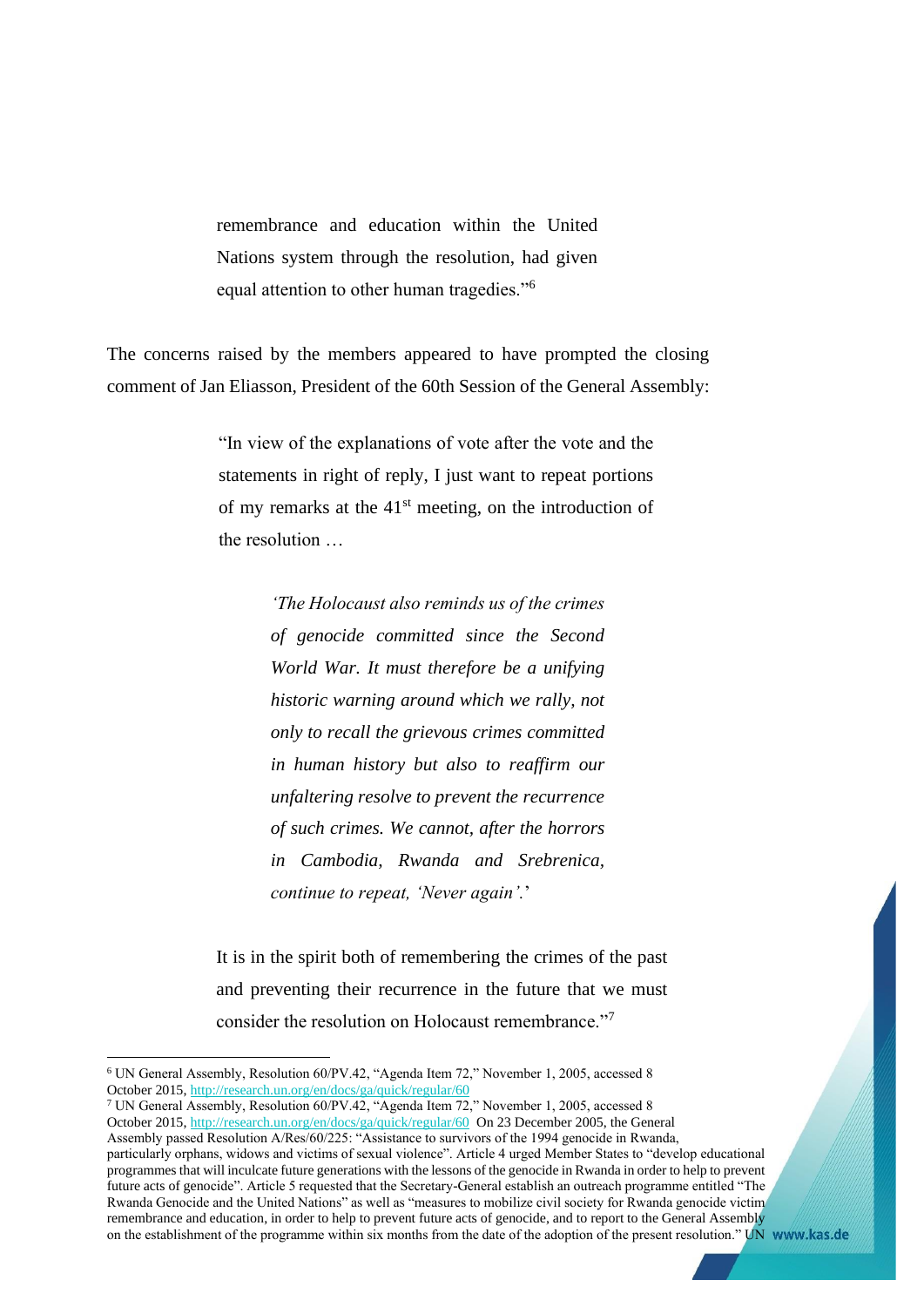Subsequently, the General Assembly has passed two resolutions related to the Holocaust, most recently Resolution  $\frac{A/76}{L.30}$  on 20 January 2022<sup>8</sup>. Both resolutions focused on combatting Holocaust denial and distortion. The conferring of the status of an International Day hold continuing significance.

On its public website, the United Nations explains that International Days provide "opportunities for public education about issues of concern, to mobilize political will and resources to address global problems, and to celebrate and reinforce achievements of humanity."<sup>9</sup>

The designation of an International Day is a multilateral and multinational acknowledgment of an event or an issue of global concern. The designation of an International Day by member states confers a status of global import. The International Day of Commemoration in memory of the victims of the Holocaust stands as an annual global reminder that the significance of the Holocaust extends beyond any one single community: the status of International Day signals that the Holocaust matters to all, that the Holocaust is a tragedy for all humanity. The International Day of commemoration in memory of the victims of the Holocaust creates an international commemorative community that comes together, unified in acknowledgement of what was perpetrated and what was lost. The power of the designation as an International Day lies in its potential to strengthen human bonds. The International Day brings awareness of the historical example of a grave unravelling and rupture of humanity. But, in bringing so many together in witness to the history, the International Day proposes a new weaving of humanity.

Historian Jay Winter writes movingly of the extraordinary response of grieving families in the aftermath of the First World War, to memorial installations such as the cenotaph in Whitehall, and memorials erected in towns and villages across the land. These memorials

General Assembly Resolution 60/225, "Assistance to survivors of the 1994 genocide in Rwanda, particularly orphans, widows and victims of sexual violence," 23 December 2005, accessed October 8, 2015, http://research.un.org/en/docs/ga/quick/regular/60.

<sup>8</sup> A/RES/61/255 -https://undocs.org/en/A/RES/61/255 Accessed January 12, 2022

<sup>9</sup> [https://www.un.org/en/observances](https://www.un.org/en/observances%20%20Accessed%20January%2015) Accessed January 20, 2022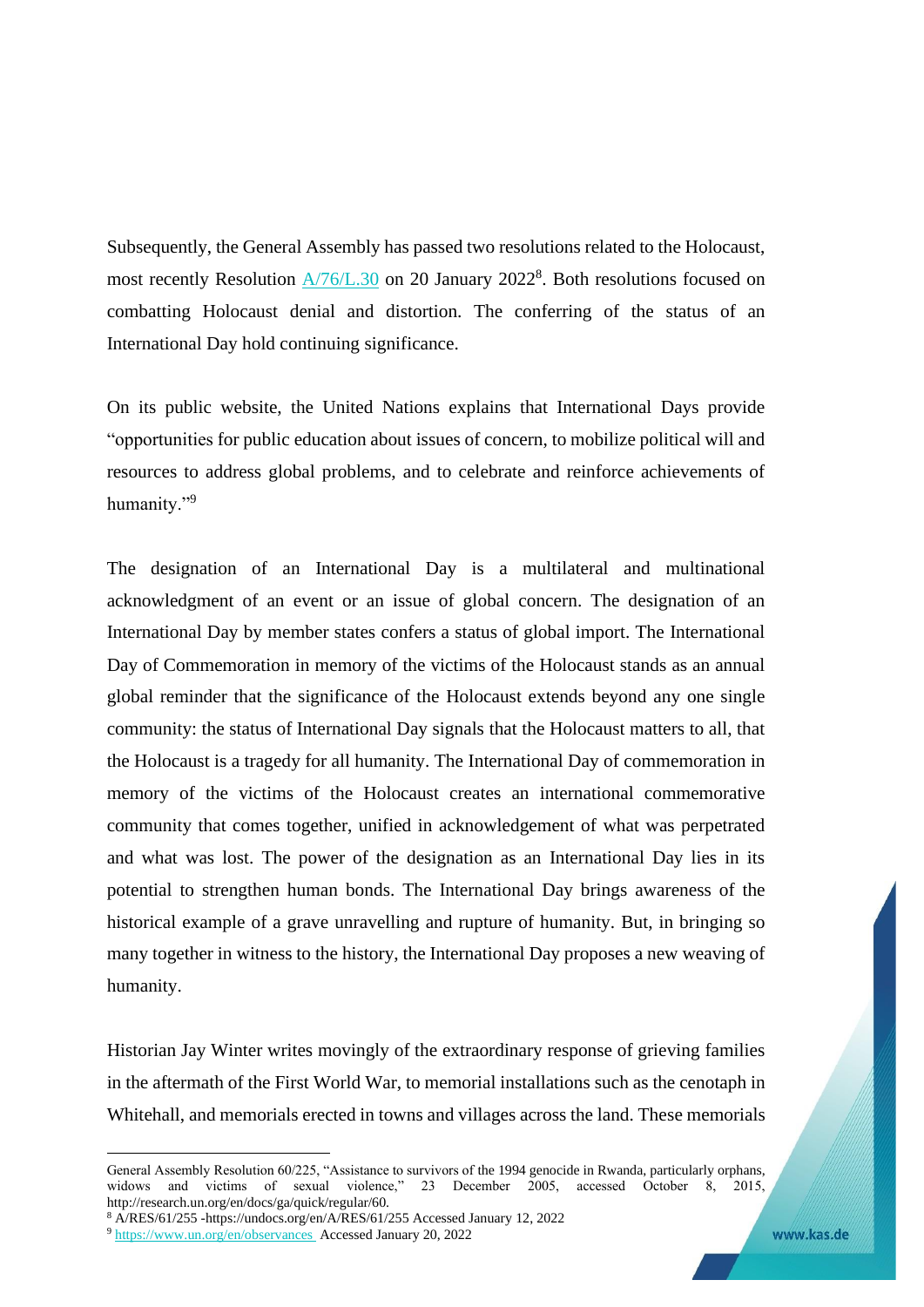were designated public spaces where the dead could be mourned as a community.<sup>10</sup> We should not underestimate the power of public acknowledgement of catastrophe. International Days can serve as potent symbolic communal places that hold the potential for the development of solidarity and activism.

However, we must guard against complacency that our job is done by the naming of an international day. International Days of commemoration can also serve to stall action, and gesture can come to supplant justice. Pledges to take action to prevent future atrocities may not survive beyond the ceremonies on an International Day, and catharsis and good intention may not lead to action. The International Day can become a box into which all sadness and grief, righteous indignation and respectful listening to the voices of survivors, can be poured, and then closed shut until the next year.

However, we should also guard against a cynical dismissal of the value of an International Day. While it is true that an International Day alone cannot sustain action it engenders, it is a foundation on which to build powerful initiatives that lead to action. International Days support the promises to protect human rights made in response to the shared experience of listening to the testimonies of survivors, or the histories of those who resisted and rescued. This is a vital first step to what will sustain commitment and lead to action. It is thus significant that the 2005 Resolution coupled the designation of an International Day with the establishment of an Outreach Programme.

Since its establishment over a decade and a half ago, the Holocaust and the United Nations Outreach Programme has grown its partners, supported Holocaust education and remembrance around the world through the network of United Nations Information Centres, and expanded beyond an event-driven focus to a thematic one, developing outreach materials and activities across the year. The Outreach Programme has initiated a joint discussion series with the Outreach Programme on the 1994 Genocide against the Tutsi in Rwanda to develop a deeper understanding of the legacies of these painful histories – and through examining the past, consider how best to build a world that is just,

www.kas.de

<sup>&</sup>lt;sup>10</sup> Jay Winter. *Sites of Memory, Sites of Mourning: The Great War in European Cultural History* (Croydon: Canto Classics, 2014)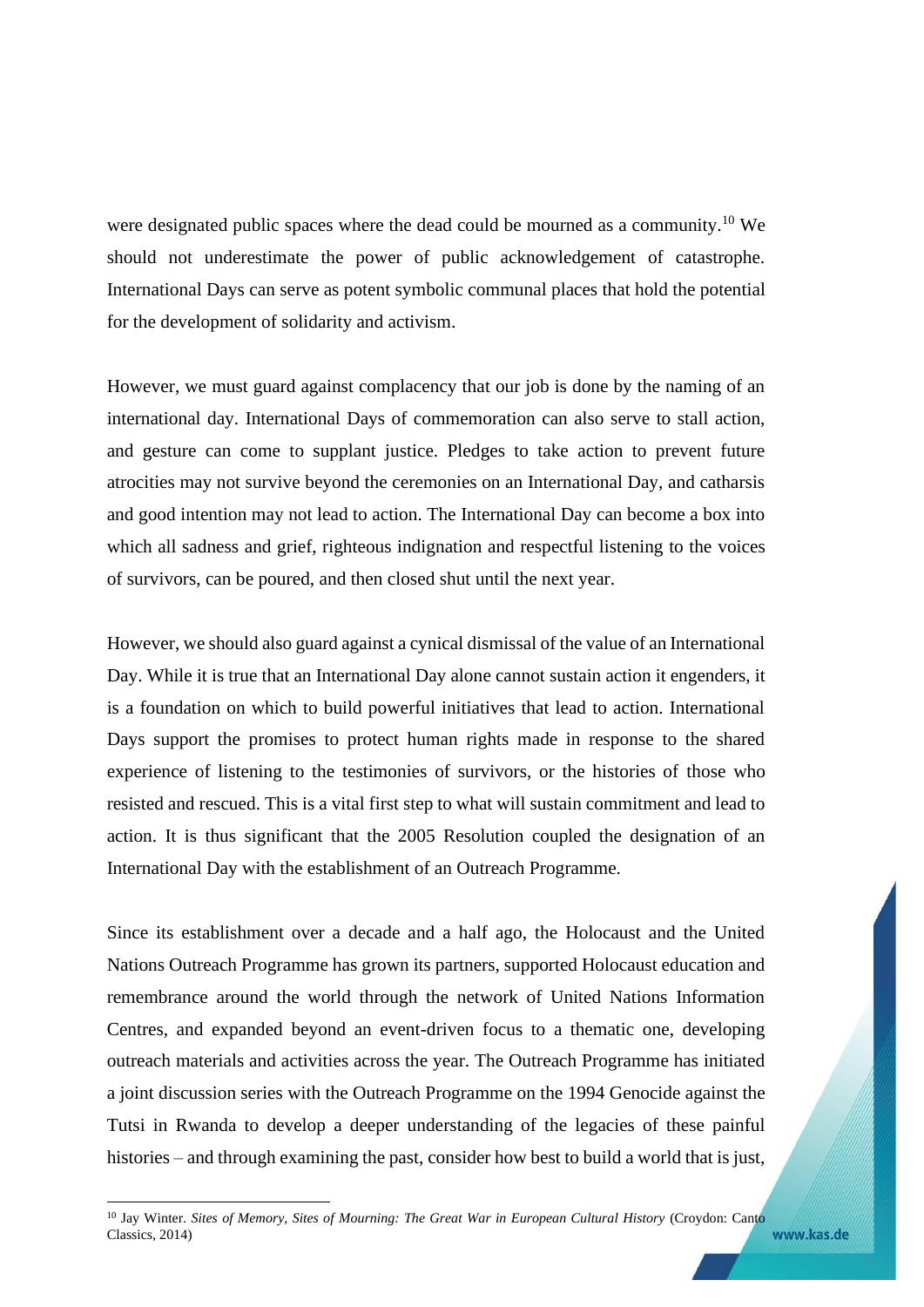where all can live in dignity and peace. The Outreach Programme supports the work of the Office on Genocide Prevention and the Responsibility to Protect in challenging hate speech.

In 2022, the theme guiding the United Nations ceremony to mark the International Day of Commemoration in memory of the victims of the Holocaust, is "Memory, Dignity and Justice". The theme will inform the Holocaust and the United Nations Outreach Programme throughout 2022. Holocaust commemoration and education is a global imperative in the third decade of the 21st century. The writing of history and the act of remembering brings dignity and justice to those whom the perpetrators of the Holocaust intended to obliterate. Safeguarding the historical record, remembering the victims, challenging the distortion of history often expressed in contemporary antisemitism, are critical aspects of claiming justice after atrocity crimes. The theme encompasses these concerns.

In 2022, Holocaust commemorative and educational activities will draw attention to the actions taken by Holocaust survivors in the immediate years following the devastation and brutality of the Holocaust, to reclaim their rights, their history, their cultural heritage and traditions, and their dignity. The role played by institutions and individuals in supporting survivors, the long-reaching impact of the Holocaust on survivors' families, and the impact of the Holocaust on the shaping of human rights policy and interventions will be explored. The theme encourages action to challenge hatred, strengthen solidarity and champion compassion. The Holocaust and its place in the United Nations Outreach Programme is an expression of the unwavering commitment of the United Nations to promoting human rights, to countering antisemitism and racism, and to preventing future genocide.

The International Day of Commemoration in memory of the victims of the Holocaust is a symbol of global acknowledgement of the horror of the Holocaust, of the immense suffering it wrought on the human fabric. It also provides an opportunity to remember the ties that bind our human family and to strengthen these ties as we express our collective desire to end prejudice. The significance of an international call to action cannot be